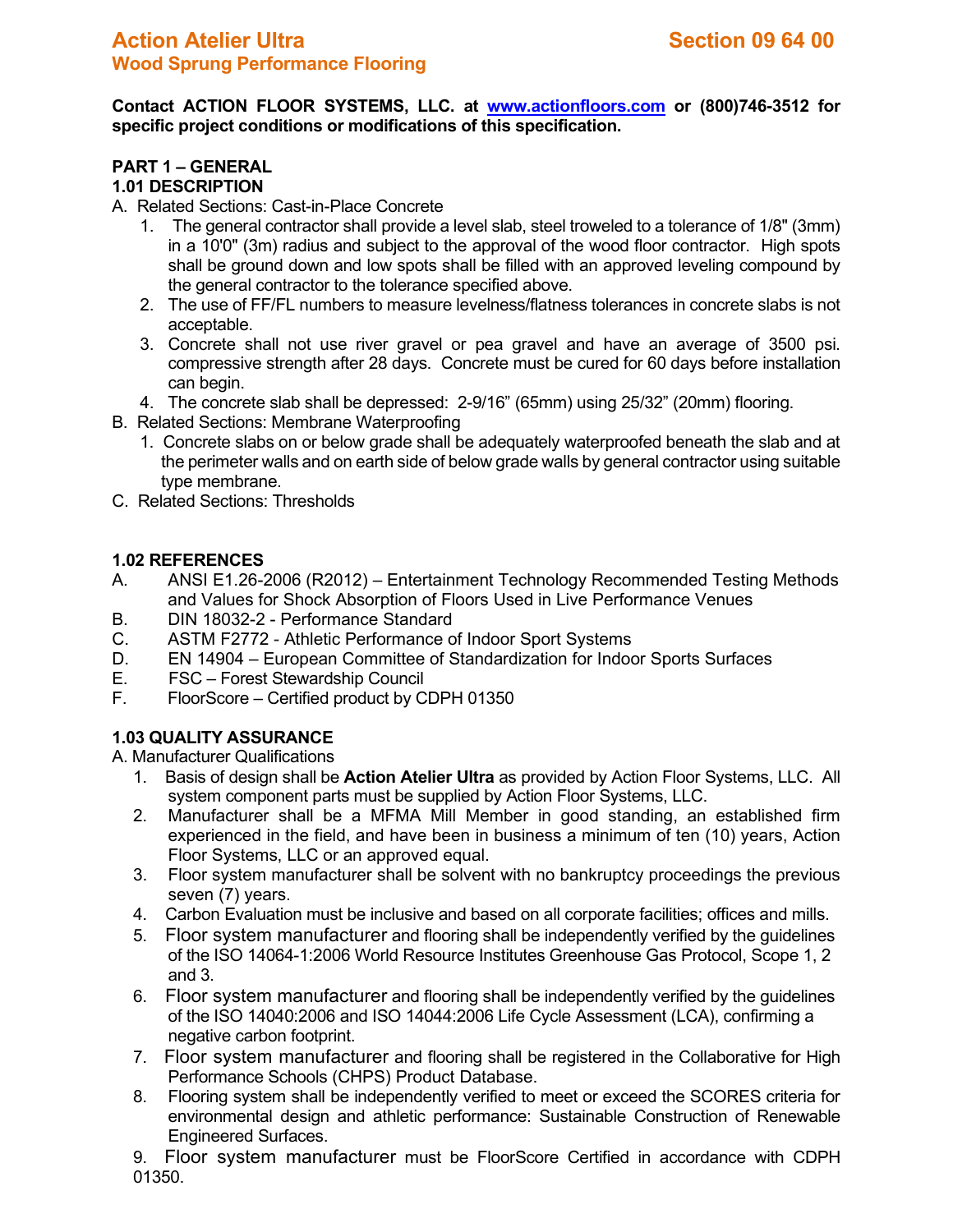- B. Floor Contractor/Installer requirements
	- 1. The flooring contractor must be approved by Action Floor Systems, LLC.
- C. Floor System Performance Requirements.
	- 1. Flooring system shall be independently tested to meet or exceed the performance requirements of:
		- a. ANSI E1.26-2006 (R2012)
		- b. EN 14904 (2006)
		- c. DIN 18032 Part 2 (2001)
		- d. ASTM F2772
	- 2. Independent performance testing laboratory shall have Scientific Body Membership in the International Association of Sports Surface Sciences (ISSS).

# **1.04 SUBMITTALS**

- A. Manufacturers product data: Submit **Action's Atelier Ultra** specification sheets.
- B. Samples: Submit one (1) sample of **Atelier Ultra**, if requested by architect.
- C. Maintenance literature: Submit one (1) copy of manufactures maintenance instructions.

# **1.05 WORKING CONDITIONS**

- A. The wood flooring shall not be installed until all masonry, plastering, tile, marble and terrazzo work is completed, and overhead mechanical trades and painters have finished in wood floor area. The building must be reasonably dry; all openings must be closed in; permanent heating and air conditioning installed and operating.
- B. The concrete subfloor shall be determined dry by industry standard testing procedures, free of foreign materials and turned over to the Flooring Contractor broom clean. Moderate room temperature of 65 degrees (18 C) or more shall be maintained a week preceding and throughout the duration of the work. Humidity conditions within the building shall approximate the humidity conditions that will prevail when the building is occupied.
- C. Permanent heat, light and ventilation shall be installed and operating during and after installation, maintaining a range of temperature and humidity compatible with the expected low and high moisture content of the flooring. The wood moisture content range is determined by the flooring contactor based on the facility's mechanical controls and geographical location.
- D. Flooring must be stored in a dry, well-ventilated area, not in contact with masonry, to acclimate to building conditions and shall be installed at moisture content compatible with the normally expected environmental range of temperature and relative humidity achieved while the facility is occupied.
- E. Industry standards recommend maintaining indoor relative humidity between 35 percent and 50 percent, and air temperatures between 55 degrees and 75 degrees year-round. By limiting wide swings in atmospheric conditions inside the facility, the expansion and contraction of the flooring system will be limited as the flooring is manufactured at a moisture content most compatible with this range. A 15 percent fluctuation in indoor relative humidity will not adversely affect the maple. Excessive shrinkage and/or expansion may occur with indoor relative humidity variations that exceed 15 percent. The geographical region and HVAC determine the typical range of temperature and humidity for each facility. In buildings where air conditioning is not available, the use of circulating or venting fans will help facilitate excessive shrinkage or expansion.
- F. General Contractor shall lock floor area after floor is finished to allow proper cure time. If general contractor or owner requires use of gym after proper cure time, they shall protect the floor by covering with non-marring craft paper or red rosin paper with taped joints until acceptance by owner of complete gymnasium floor.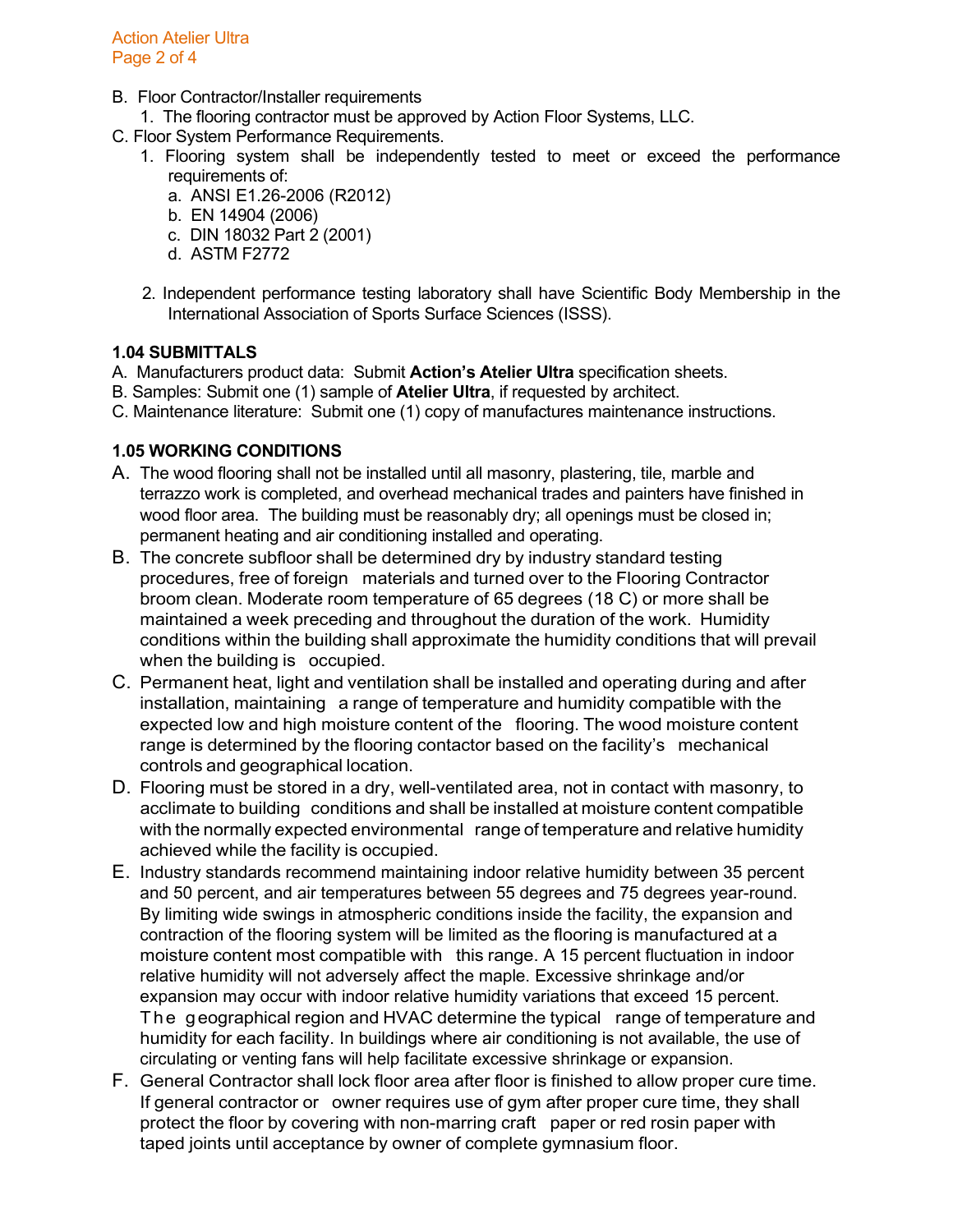# **1.06 WARRANTY**

- A. Action Floor Systems, LLC. warrants the material it ships to be free from defects in materials and workmanship for a period of one year and the flooring installer warrants the installation of the flooring to be free of defects in materials and workmanship for a period of one year. The exclusive remedy under this warranty shall be replacement of defective material supplied by Action Floor Systems, LLC. or correction of defective installation by the flooring installer. All implied warranties of merchantability or fitness for intended use are limited to the period of this warranty. This warranty excludes consequential damages.
- B. This warranty does not cover damage caused by fire, winds, floods, chemicals, or other abuse, or by failure of other contractors to adhere to specifications, or neglect of reasonable precaution to provide adequate ventilation during hot and humid weather. This warranty also excludes damage due to excessive dryness or excessive moisture from humidity, spillage, migration through the slab or wall or any other source. This warranty also excludes damage to floors due to ordinary wear and tear, faulty construction of the building, (other than the flooring installation), separation of the concrete slab underlying the floor, settlement of the walls, or use of water on the floor.
- C. During the warranty period, the floor cannot be coated without the permission of the floor contractor.

# **PART 2 – PRODUCTS**

# **2.01 MATERIALS**

## A. Flooring

1. Flooring shall be Northern Hard Maple standard strip flooring, 25/32" x 2-1/4" (20mm x 57mm) or 1-1/2" (38mm), TGEM, MFMA grade marked & stamped as manufactured by Action Floor Systems, LLC.

2. Grades available are: Select Grade (MFMA  $1<sup>st</sup>$ ), Standard Grade (MFMA  $2<sup>nd</sup> &Btr$ ), Natural Grade (MFMA 3<sup>rd</sup>) and Character Grade (MFMA 3<sup>rd</sup>&Btr).

- 3. Long Length Strip Flooring by Action Floor Systems, LLC (optional).
- 4. FSC Certified lumber (optional).
- 5. Expansion Ridge Technology (ERT) 1/64" milled expansion spacer (optional).
- 6. Factory Sand and Seal Long Length Strip Flooring (optional).
- B. Subfloor
	- 1. Vapor barrier shall be 6-mil polyethylene.
	- 2. Atelier Ultra panels shall be factory fabricated with continuous resilient foam and pads as supplied by Action Floor Systems. Computer precision milled for placement of PCR T-Blocks as directed by manufacturer.
	- 3. Panel anchoring retainers shall be Action PCR T-Blocks allowing isolated contact from resilient layer as supplied by Action Floor Systems. Concrete anchors shall be  $\frac{1}{4}$  x 1-3/4"" (6mm x 45mm) long or longer to reflect the thickness of concrete filler if leveling was required.
	- 4. Subfloor surface panels shall be one layer of 11/32" (10mm) exposure 1, rated sheathing.
	- 5. Subfloor adhesive shall be PL200 or equal.
- C. Fasteners
	- 1. Flooring fasteners shall be 1-1/2" (38mm) cleats, or 15-gauge coated staples.
	- 2. Subfloor fasteners shall be  $\frac{3}{4}$ " (19mm) 15-gauge coated staples.
- D. Wall Base
	- 1. Wall base shall be 3" x 4" (76mm x 102mm) vented cove base with pre-molded outside corners (specify black or brown), as supplied by Action Floor Systems, LLC.
- E. Protective Floor Cover (optional)
	- 1. Action AirRide cover system with patented air blower system. System includes Phthalate free, seamless 10'-0" wide, 20.5-ounce vinyl covers and A-frame rack.

# **PART 3 - EXECUTION**

## **3.01 INSPECTION**

- A. Inspect concrete slab for proper tolerance and dryness reporting any discrepancies in writing to the general contractor.
- B. All work to put the concrete slab in acceptable condition shall be the responsibility of the general contractor.